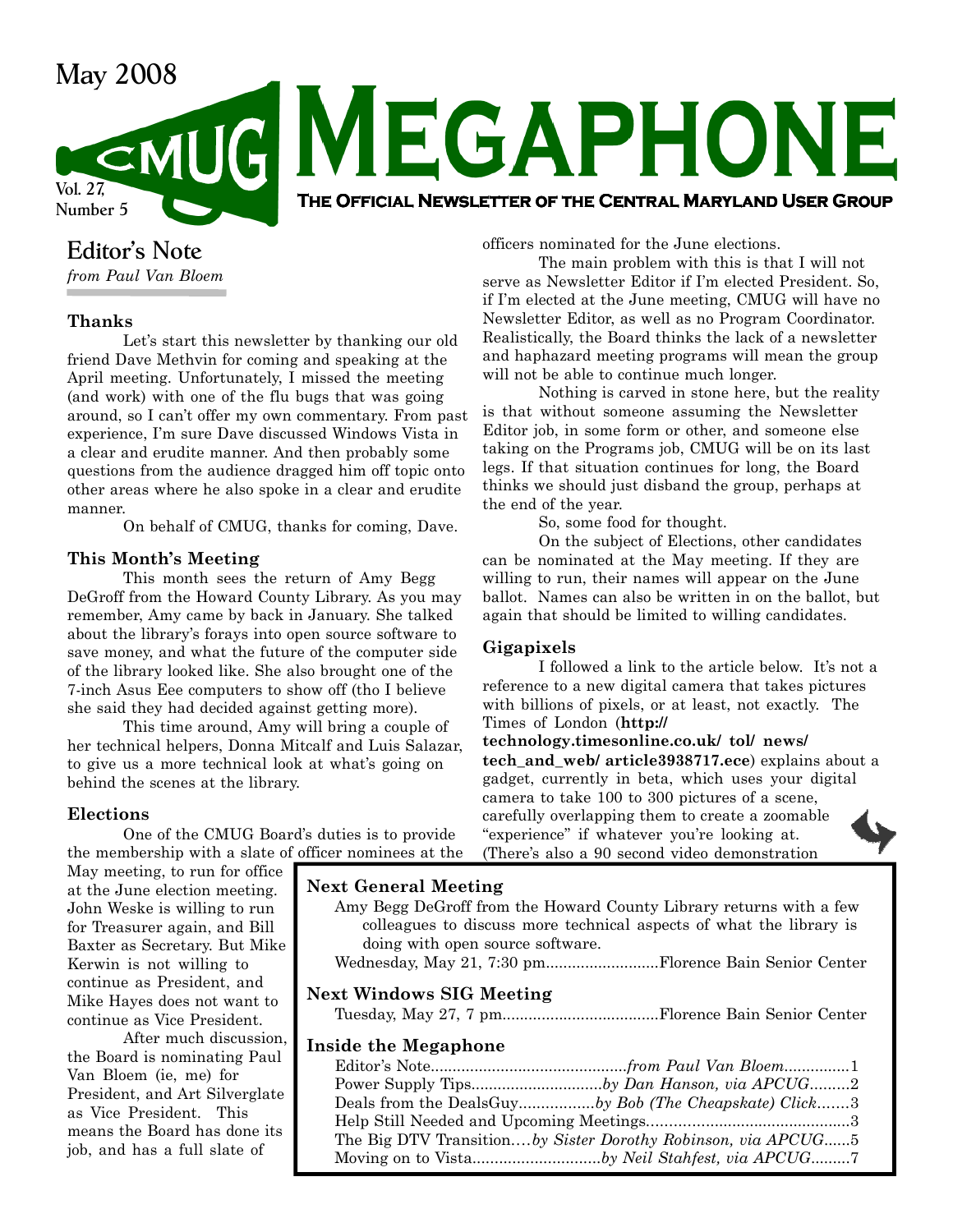

You can see how this works by visiting the Gigapan.org website; try looking at this night shot of the London waterfront (www.gigapan.org/ viewGigapan.php?id=3332). The zooming experience reminds me a bit of those silly TV shows where the computer expert calls up a still or video of a city street, and magically zooms in to see the car's license plate, or see a bad guy's face from half a mile away.

According to the article, the Gigapan robotic camera mount is still in beta. Once it's available, it's expected to sell for around \$300; you'll also need some sort of camera that's compatible with it. The work on this has involved Carnegie Mellon and NASA, and Google has also helped fund it.

I can't see ever printing one of these gigapixel photos, and the bandwidth to host one won't be trivial, but this sounds like an interesting way to use the bandwidth and processing power available to us these days.

### Batteries

There was an interesting article about

# Power Supply Tips

by Dan Hanson, via APCUG

We have all experienced the computer crashing seemingly for no reason. When it does, we blame Windows or a hardware problem or maybe a power surge or undervoltage. All are possible culprits but one often overlooked possibility is the power supply of the computer.

The power supply is the metal box with a cooling fan next to it. Typically it's in a back corner of the case and you plug your power cord into it. When you plug the power cable into the wall, the power supply converts the AC (alternating current) that runs through your home or office into the DC (direct current) that the computer needs.

If you bought your computer from a superstore or discount retailer it may a have low-cost, low-capacity power supply installed which may not be enough to handle all the things you do with your PC. For example, if you have upgraded your PC with newer or more components (like another CD or DVD player/burner, more RAM or another hard drive) then the power supply that came with your system may not be up to the task.

The physics of power supplies (ambient temperatures, 3.3V vs. 5V vs. 12V, etc) make it so that a power supply rated at certain wattage, say 300W, may not really provide that maximum wattage load. Some experts claim that power supplies are most efficient at 30-70% of their maximum capacity. So if you are nearing the upper end of that range, you can be in for trouble.

Because the power supply gets a rush of AC (alternating current) when the computer is turned on and it heats and cools each time it is used, it is more prone to failure than many other components in your PC. You may notice a slight burning smell before it shuts down. Sometimes the cooling fan stops working and the system overheats.

Newer systems let you monitor the status of the power supply from Windows. Servers and other mission critical

rechargeable batteries in the bunch that APCUG sent us this month. However, it turns out almost all of the article was copied from Sanyo's Eneloop site (www.enelop.info), so I think I should just refer you there.

Basically, the Eneloop is an improved rechargeable battery design. The main improvement is that it doesn't "self-discharge" nearly as much as existing rechargeables. I don't know about you, but I found that unless I remembered to recharge my lithium-ion rechargeable batteries, they would be dead in the camera whenever I went to use them. I ended up solving the problem by investing in some lithium disposable batteries; I don't take that many pictures, so they are still working well.

I have picked up some Eneloops (and gave them as Christmas presents). I'll report when I have some personal experience, but just the fact that they ship already charged is a plus. (Normal rechargeables lose power while sitting on the shelf, so they always need to be charged before their first use.)



computers often have more than one power supply so that when one dies, the other kicks in and the system stays operational.

#### So What Can You Do?

Next time you buy a PC, don't just get a cheapo system with a sub-standard power supply unless you never plan on adding memory, drives or other components to the machine.

Take care of your power supply by keeping the cooling fan away from the wall or anything else that might block the air flow and make the fan work harder (and die sooner).

Keep the PC off the carpet or other surfaces where it may suck in particles and clog the fan. Cooler is always better with electronic components.

Periodically, blow out the fan and case with compressed air to get rid of dust and other particles that may clog up the fan and overheat the system components.

Add up the wattage of the components in your system to see if you are near the maximum of the power supply. Email us at dan@greatlakesgeek.com for a list of Estimated Power Requirements of common PC components.

If that is too difficult for you, look to see if most of the slots in the back of your PC are filled and if the drive bays in the front are being used. Those are indications that you may be close to maxing out your power capacity.

If you have a need, you can buy and install (or have someone else install) a new, heavy duty power supply. They come in several standard form factors to fit in most PCs. This may not be a project for beginners though.

#### Get more tips at www.GreatLakesGeek.com

This article comes to us from APCUG, the Association of Personal Computer User Groups, of which CMUG is a member. Dan Hanson is the Great Lakes Geek and also Director of Computers Assisting People in Ohio (www.capinc.org). He can be reached by email at Dan at magnuminc dot com.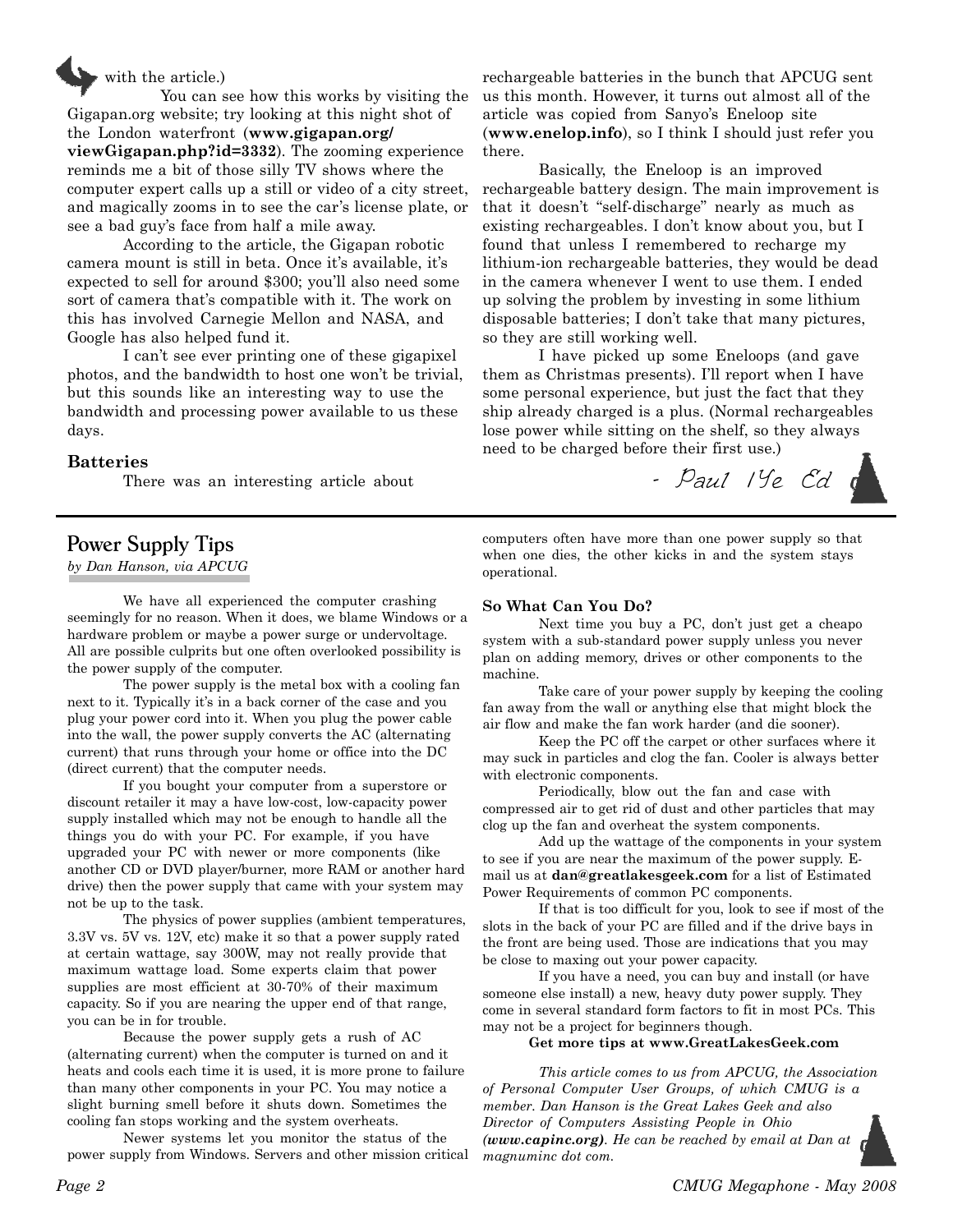# Deals from the DealsGuy

by Bob (The Cheapskate) Click

# Friends Helping Friends!

A friend uses his computer a lot, but doesn't belong to any computer organization. I gave him a couple of PC Magazines I had read and he enjoyed them enough that he subscribed. He mentioned that

he had a problem with his laptop not connecting to the router and I told him about the tech support included with the PC Magazine subscription he had just purchased. He called them and they helped him fix the problem quickly. His words later were "Boy; I've already gotten my subscription money back in just one day."

### Eat or Be Eaten

I saw where EMC will acquire Iomega. Although it is taking much longer than he said, Ralph Nader said

years ago that in 20 years most of the business in the US will be controlled by 20 or so large corporations, and it looks like that prediction is gradually taking place. Small startups that have a unique product are quickly scooped up by the big guys who also buy their competition to close it down. That's certainly a good way for a smart programmer to become a millionaire; just come up with a great idea that works. As for

# Help Still Needed and Upcoming Meetings

As was announced previously, Andrew Rein has stepped down from his job as Program Director. So CMUG is in need of someone who can coordinate presentations for our general meetings.

The presentations are an important part of the educational mission of our user group. The Program Director acts as a central coordinator, and as liaison between the group and the speaker. So, this is an important job. On the other hand, it's not especially time consuming; we only have 11 presentations a year, after all, and most of the communication can be done via email. If you have questions about the workload or are otherwise interested, you might speak with Andrew (or one of the other officers) at the meeting.

June 18: Elections; speaker will be Dave Whittle, who will speak on some of the useful software and hardware he's discovered over the years, and will have some of it to sell at discounted prices.

July 16: To be determined.

August 20: To be determined.

being bought up, foreign countries will soon own the US by repossessing us if we keep borrowing money from them.

The items below are announcements I received, but I have necessarily edited the wording. I have not tried any of the products.

### Free Tutoring for the Uninformed

Output I/S has launched HTML.net, a free

HTML and CSS tutorial site that makes it easy to learn how to design and develop web sites. In about an hour, novice computer users can learn the essential information needed to build a website using nothing more than an ordinary text editor. The Hypertext Markup Language (HTML) tutorial begins with the basics and introduces you to links, images and tables. You'll learn how to develop a site that can be viewed by all web browsers on all

platforms. There are tips and tricks to make your web site attractive, fast loading, and effective.

The Cascading Style Sheets (CSS) tutorial teaches you to separate your web site content from your design, enabling you to quickly change the look and feel of your web site. CSS-based websites improve your search engine rankings by making it easier for search engines to find and index your content. CSS is slowly replacing table-based HTML as the

design tool of choice. The HTML.net

# Windows SIG May 27 Meeting

The Windows Special Interest Group (SIG) meets on the fourth Tuesday of each month, except in December. The SIG focuses on using and maintaining Windows, all platforms. We take questions, present tips and techniques, demonstrate freeware/ shareware and even feature some web topics using a little trickery.

The last I heard from Mike Hayes, he didn't have a topic planned, and suggested I just say "Another Informative Windows Topic." Check the CMUG website for the latest info. If you have a suggestion for a topic for a future SIG meeting, please email Mike at mikes line@hotmail.com.

Remember that the meetings are at the Florence Bain Senior Center, and begin at 7 pm. See the CMUG website at www.myCMUG.org for maps and directions.

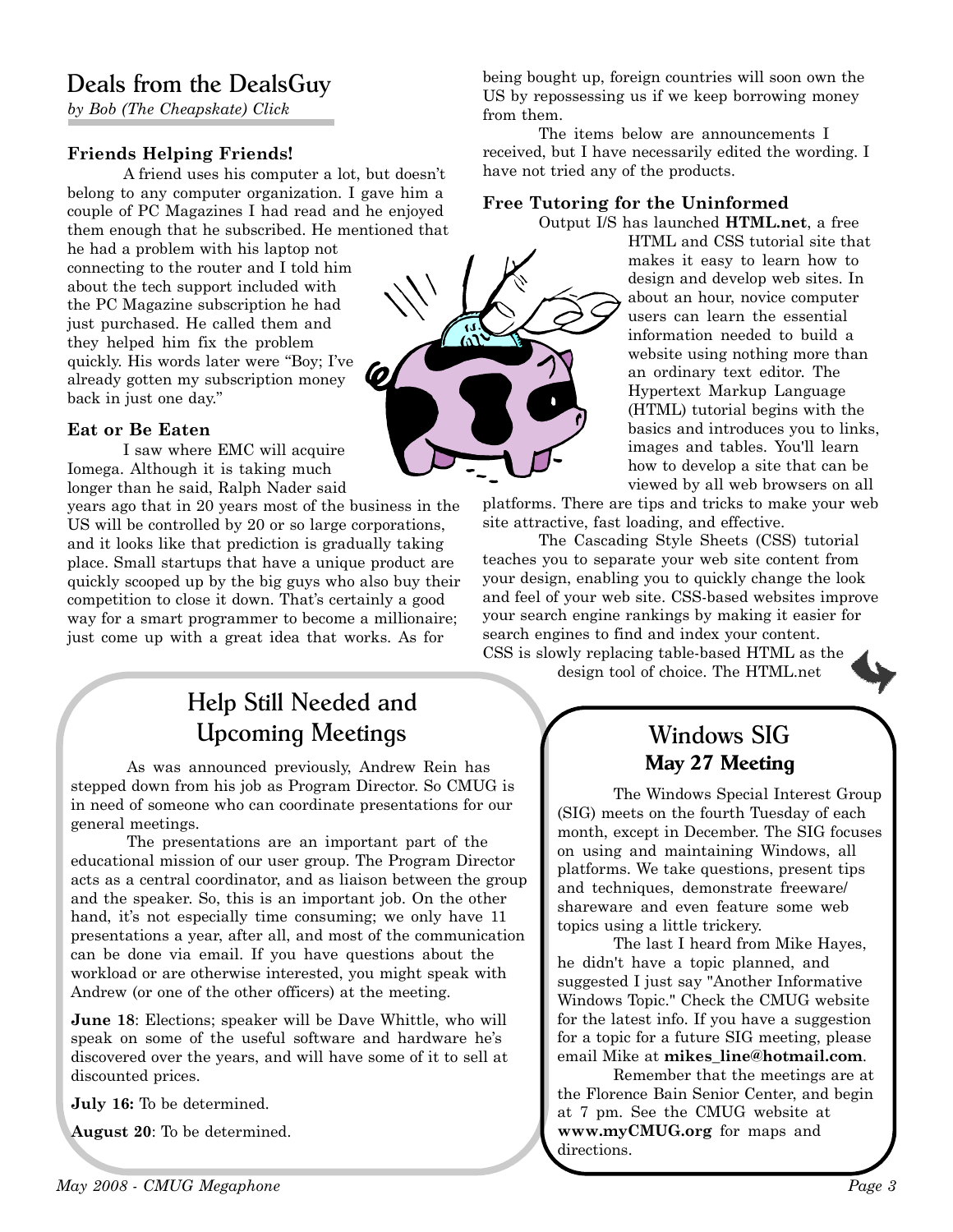tutorials are available 24/7, without charge. Tutorials are in English, German, Spanish, French, Italian, Russian, Chinese, and more. For more information, visit www.html.net, or contact Output I/S, Kaj Munks Vej 10, 3.th, 2300 Copenhagen S, Denmark. Phone: (+45) 5194 5001. Email: info@output.dk.

#### Free Screensaver

DealsGuy note: I am always suspicious of screensavers and I don't use them myself, but my proofreader found some decent reviews of the companion game from the same author, so this screensaver is probably OK.

A sweet and adorable fairy soars across a beautiful fantasy landscape. Along the way, she uses dazzling spells to defend herself against evil goblins and blazing firebirds. This delightful visual feast is the free Feyruna Fairy Forest screensaver from Jochen Kaercher Gamedesign, creator of premium games for casual players.

Fairy Forest screensaver includes the option to turn on atmospheric music and sound effects. As viewers listen to the soothing audio, they're treated to smoothly animated scenes featuring the otherworldly artwork of Feyruna Fairy Forest, a casual game created by Jochen Kaercher Gamedesign. Visit

www.feyruna.com to download the 13 MB installation file and begin enjoying the free Feyruna Fairy Forest screensaver. Windows 95 or later is required.

Jochen Kaercher is an experienced game developer based in Germany. After launching his company in 1999, he created several freeware and shareware offerings for the PC. Kaercher is now developing more ambitious titles aimed at casual gamers. All offerings can be downloaded from www.jochenkaercher.com.

#### Free USB Protection

A.C. Element Company has made available the free version of MyUSBOnly for individual users. MyUSBOnly Free 2007 is a Windows security application that prevents data theft through your computer's USB ports. While USB ports have made computing much more convenient, they also introduce a security threat that could subject many computer users to identity theft and data theft. MyUSBOnly thwarts attempts to gain access to your computer via your USB ports.

New features for MyUSBOnly Free 2007 are:

- $\mathcal{S}$  Syslog entries for copied, modified, deleted files/ folders
- Firewall-like feature to allow/deny inserted USB

devices

 $\widehat{\mathcal{M}}$ 

It acts as something similar to a firewall that monitors the USB ports for any storage device connected to the protected computer. Simply create a whitelist of all of the USB devices you want to allow on your computer. The program will recognize each of your flash drives, external disk drives, MP3 players, and other USB devices and add them to its list of accepted hardware once you authorize them. When your list is complete, the software will then check the whitelist of allowed devices by USB brand (if you want to allow a certain USB brand) or by serial number (for specific USB devices you want to allow) depending on

the settings desired by the user.

The software also has reporting features, such as email notifications, each time somebody attaches a USB device to your desktop or laptop. MyUSBOnly also maintains a security log of all attempts to gain access to your computer via USB flash drives, iPods, card-readers, or any USB hardware. Modified and copied files are now included in the

log entries and can be configured to send all log information to syslog. Use syslog viewers such as Kiwi Syslog Daemon TM to view all the log entries from one or more computers in the network, allowing administrators to be able to manage and audit security.

There is an option to hide the software from the user, by not displaying any tray icons at all, so it silently works in the background without the user even knowing it's there. MyUSBOnly makes it easy to lock down your USB ports to protect this critical vulnerability on your desktop or laptop.

MyUSBOnly runs under Windows 2000/XP/ 2003/Vista/Server 2008, Download the software from our website www.myusbonly.com/ usb/ free.php. DealsGuy note: My proofreader noted some contradictions in the website information so look closely and clarify what you don't understand by trying the trial version before buying.

#### Like Jigsaw Puzzles? Try This One!

They claim, "It is even possible to see and feel the cardboard thickness", but I am skeptical about feeling the cardboard thickness on the screen."

Gaia Dream Creation Inc. released its new 3D jigsaw puzzle game, and a puzzle screensaver named "Gaia 3D Puzzle" and "Gaia

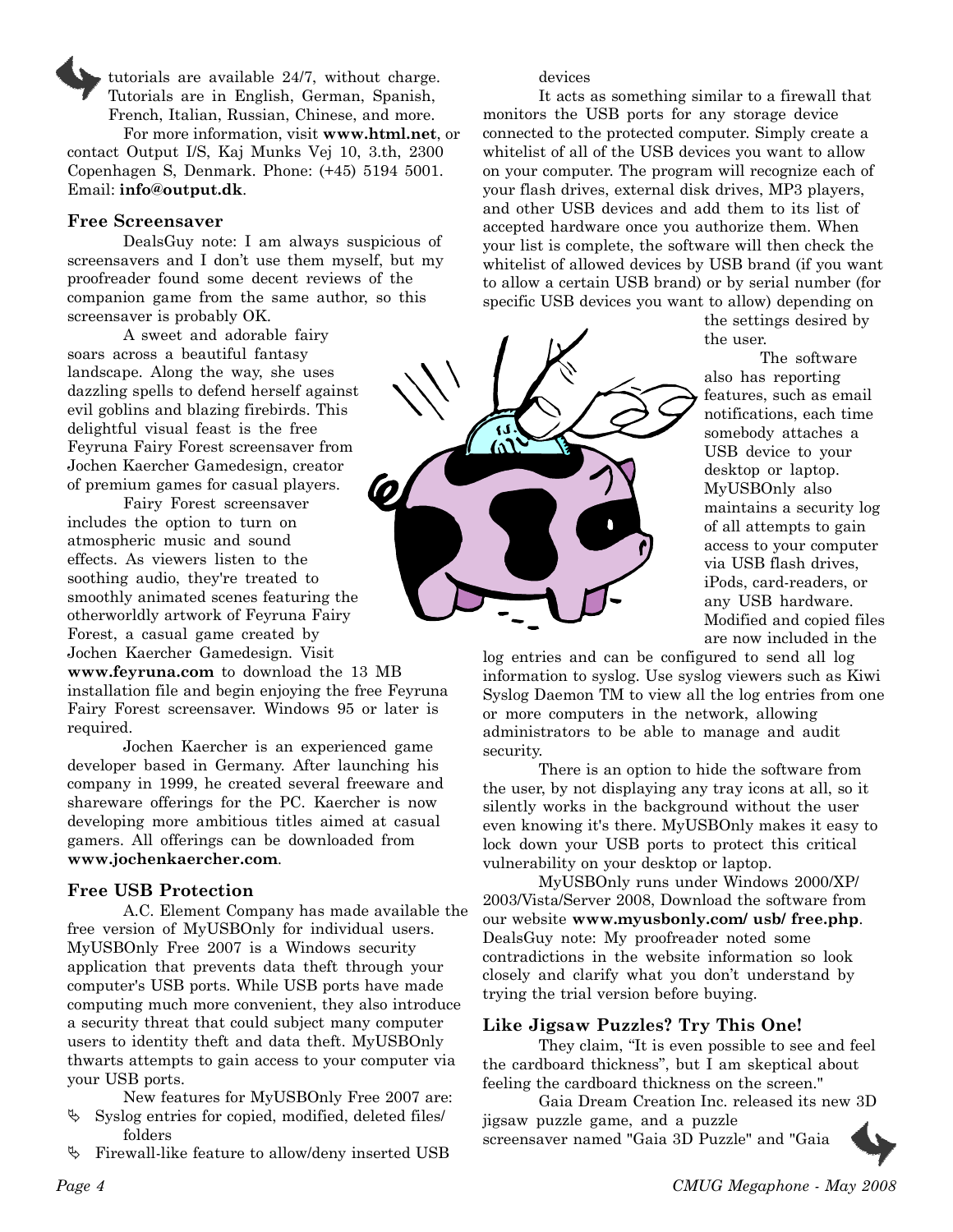3D Puzzle Screensaver." This 3D jigsaw puzzle game allows players to play jigsaw puzzles on their computer by selecting their favorite images and the number of pieces. The 3D view creates a totally immersive playing experience like a real puzzle game.

Gaia 3D Puzzle allows players to play with almost any images found on the Internet. Unlike other computer puzzle games, Gaia 3D Puzzle is in 3D. Players can see their puzzle as a real jigsaw puzzle and the pieces are as real as true jigsaw pieces. The pieces are not pre-cut image shapes. They are generated from advanced mathematic procedures to show the exact look and feel of true jigsaw pieces. It is even possible to see and feel the cardboard thickness. Players are able to play puzzles from 9 to 2000 pieces. Children can play and enjoy the same puzzles that adults play, but with fewer pieces.

A selection of 4 different piece shapes is available which increases or decreases the difficulty level. It's also possible to modify the degree of distortion in the pieces, meaning the pieces can all look the same, which is harder to play, or all look different, which is easier to play.

The puzzle game and screensaver are available in English and French for Windows 2000/XP/Vista. The puzzle game (Gaia 3D Puzzle) is \$29.95 and the screensaver (Gaia 3D Puzzle Screensaver) is \$14.95. 20% is offered to DealsGuy readers with coupon code GAIA-XAKB-USAV. This code is valid until June 30, 2008. You must download the trial version to make sure it works well on your system and that you are satisfied, then follow the URL in the product to pay using the discount code.

Website:

www.gaiadreamcreation.com/ games/ gaia-3d-puzzle/

Screensaver:

www.gaiadreamcreation.com/ screensavers/ gaia-3d-puzzle-screensaver/

### That's All for This Month

I'll soon have some new product announcements on my website (www.dealsguy.com). Meet me here again next month if your editor permits. This column is written to make user group members aware of special offers or freebies I have found or arranged, and my comments should not be interpreted to encourage, or discourage, the purchase of any products, no matter how enthused I might sound.

- Bob (The Cheapskate) Click bobclick at bellsouth dot net



by Sister Dorothy Robinson, via APCUG

Computer users often speculate about how digital technology will affect us and our world. We are now entering the final stage of a rather large digital transition, that of digital television signals. Didn't know this transition was going on? You're not alone.

On February 16, The Olympian [Ed. note: newspaper in Olympia, Washington, ran an Associated Press article on the digital television transition that is happening in the United States. The article said that in about a year, on February 17, 2009, all analog TV broadcasts will end in this country. If a TV does not have a digital tuner, or is not connected to cable or satellite or other paid services, it will need a digital converter box to receive and display digital signals. About 13 million households would be affected—those with older TVs (no digital tuner) or receiving signals only over the air as in the past. This is because analog tuners can't decode and display digital signals.

Options, said The Olympian, for continuing to receive TV signals after February 17, 2009 are to buy a digital converter box (\$40-50, according to this AP article), a new TV with a digital tuner, or get connected to a paid service. The federal government is offering \$40 coupons, up to two per household, good on the purchase of a converter box. You can now call 1-888-388-2009 or apply online at www.dtv2009.gov. There is also an option online to print out an application and mail it in. You may want to apply early.

Channel 9 in Syracuse NY (www.9wsyr.com) says "You will still need an over-the-air antenna in addition to the converter box to receive a digital signal on your analog television set. Your current antenna should work the same as before. Many major chains have been certified to sell the converter boxes, including Best Buy, Circuit City, Kmart, Sam's Club, Wal-Mart, Sears, Radio Shack and Target."

Best Buy, according to centredaily.com (State College, PA), "will stock an Insignia-branded analog-todigital converter box exclusively, retailing at \$59.99." PRNewswire.com states "Converter boxes at \$49.97 are on shelves now at Wal-Mart already." According to radioshack.com, you can find a Zenith converter in stores for \$59.99. It is looking like the difference between the price of the converter box and the coupon will be \$10 and up.

The Olympian article said the reasons for the changeover are to allow for auctioning off excess airwaves (digital broadcasting is much more efficient so there will be an excess), for new wireless services, and "possibly" providing emergency air networks for disasters. Digital signals can also provide better picture definition—but that depends on whether high definition programs are being broadcast and on whether a TV is set up to receive high definition programs. Digital signals

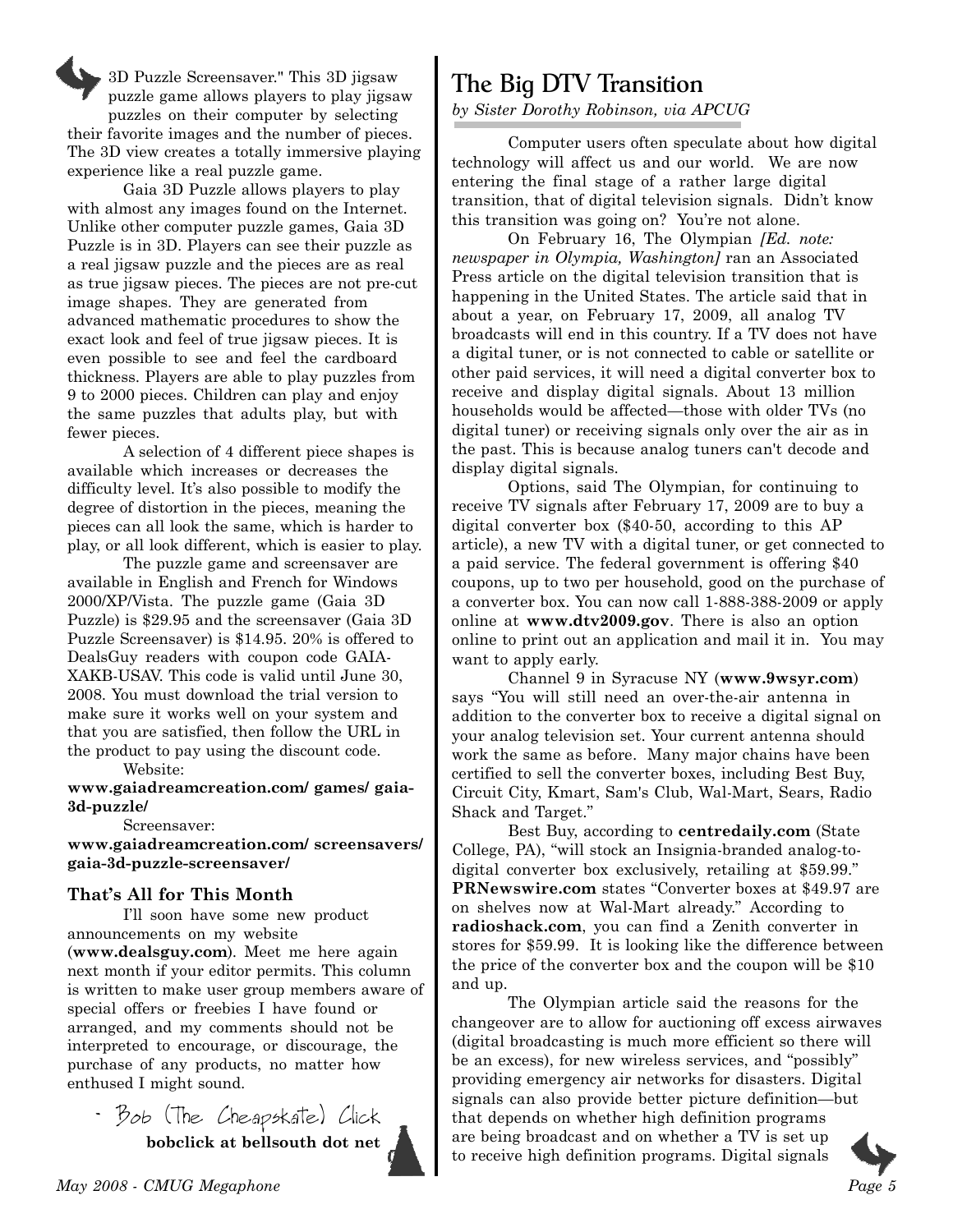can support high-definition (HDTV) broadcasts—but is not the same as HDTV. From How Stuff Works (http:// electronics.howstuffworks.com/ hdtv1.htm) comes this information: "Some people believe that the United States is switching to HDTV—that all they'll need for HDTV is a new TV and that they'll automatically have HDTV when analog service ends. Unfortunately, none of this is true." If you want more information on how HDTV works, check this site at the link above.

The government website at www.dtv2009.gov has this to say about the reasons for the changeover: "Digital broadcasting promises to provide a clearer picture and more programming options and will free up airwaves for use by emergency responders." It says nothing about auctioning off airwave spectrum or the intricacies of HDTV.

The Benton Foundation page at www.benton.org/ index.php?q=node/ 1257 has information on the background and time-line for DTV transition. It states:

"Digital television (DTV) is a new, more efficient technology for transmitting and receiving broadcast television

signals. But DTV signals are not compatible with today's analog TV sets in most American homes. Under the Telecommunications Act of 1996, the amount of spectrum given to television station owners was doubled. The policy rationale for this was to enable the stations to transition US consumers to digital TV without interruption of analog broadcasts. But after ten years of digital TV broadcasts, only a small number of US households have made the switch to DTV, delaying the return of valuable spectrum that could be used by emergency officials and auctioned to offset federal deficit spending."

Included in benton.org's time-line called "Getting to February 2009: Implementing the Digital TV Transition," is this step:

"January 28, 2008 The FCC must conduct the auction of the licenses for recovered analog spectrum, commencing the bidding no later than this date, and is to deposit the proceeds of the auction in the US Treasury no later than June 30, 2008."

In other words, this is happening right now, if things are proceeding on schedule.

Here's CNN.com's take on this topic in January of 2006: (http:// money.cnn.com/ 2006/01/

# 04/ technology/ pluggedin\_digitaltv/ index.htm ):

"Once TV stations switch to digital transmission, they will return to the government a big chunk of the radio spectrum they currently use to transmit their analog channels. Some of that spectrum will go to first responders—police, fire and public safety officials—so they can better communicate with one another. Breakdowns in emergency communication slowed the response to the September 11 terrorist attacks and Hurricane Katrina. New spectrum should help.

The rest of the spectrum will be auctioned off

to the highest bidders probably tech companies. The sale of this valuable, scarce real estate is expected to bring in about \$10 billion, maybe more. That will help reduce the federal budget deficit."

CNN also talked about the new technology and services that will likely be developed using this increased air availability, for example, cheap wireless broadband access virtually everywhere. Referring to an historical parallel, it states:

"Scheduled for

2008, the auction will be the biggest spectrum sale since a 1994-95 spectrum auction. That sale helped boost the mobile phone industry, boosting the number of cell phone subscribers in the U.S. from 24 million to 200 million. It also helped drive down the cost of wireless minutes from an average of 47 cents a minute to 9 cents a minute, according to analysis from financial services firm Stifel Nicolaus."

Whether we like it or not, the DTV revolution is on its way. The best we can do is prepare ourselves. For many of us, the \$10 or \$20 needed to buy a converter box is not a problem. Unfortunately, some people on fixed or low incomes will find it very difficult to get ready for the change. For them, the TV screen may go dark at midnight on February 17, 2009.

 This article comes to us from APCUG, the Association of Personal Computer User Groups, of which CMUG is a member. Sister Dorothy Robinson, OSB, is the newsletter editor for OMUG, the Olympia Microcomputer User Group in Washington state (www.olymug.org). She can be reached by email at newsletter at olymug dot org.

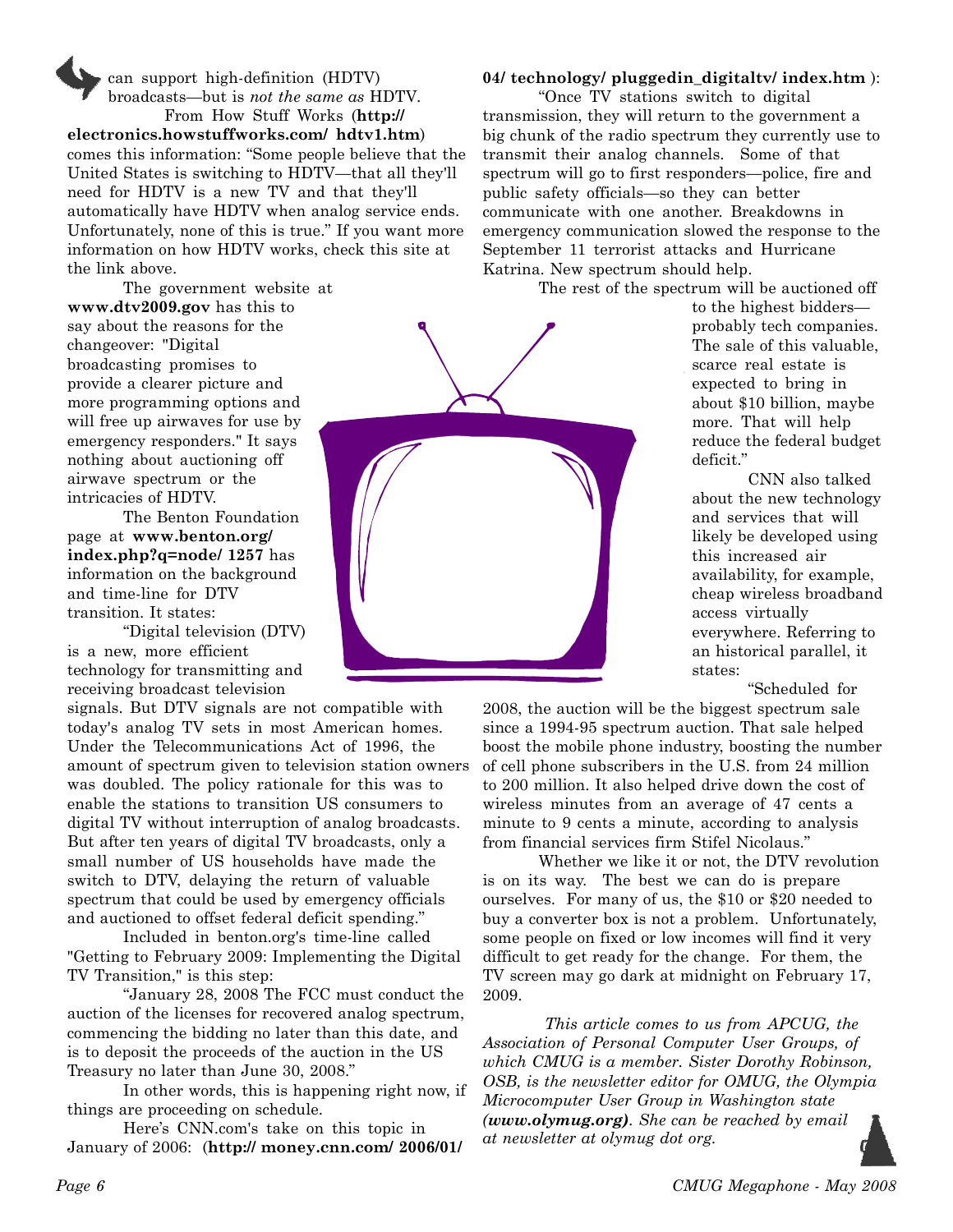# Moving on to Vista

by Neil Stahfest, via APCUG

# Reduce Eyestrain with Bigger Fonts

It's easy to lose track of time when you're playing computer games or cruising the Internet. As our computers have improved we tend to use higher screen resolutions to see more detail and, unfortunately, that can cause eye strain, especially with prolonged use. The solution is not to reduce screen resolution but to increase the size of the text.

Windows Vista offers an easy way to do this. Click on "Start", then "Control Panel" and then type "adjust font size" in the search box in the upper right corner. A menu choice "Personalization" will appear and right under it you will see "Adjust font size (DPI)". Click on it and a window called "DPI scaling" will appear. You'll see three choices: "Default scale (96 DPI), Larger scale (120 DPI), and a button that says "Customize".

The first two choices are pretty clear. In the third choice, if you click "Customize DPI", the "Custom DPI Setting" window will open. Just follow the instruction to increase or decrease the DPI setting to find the setting that works best for you.

### Searching in Vista

One question new Vista users ask me is "What happened to the search command?" People who have used Windows XP and previous versions of Windows are used to clicking on the "Start" button and then clicking on the "Search" label on the right side of the menu.

 Search is still available but Microsoft apparently thought it was more intuitive for us to press the "Windows" key plus the "F" key (think "Windows find" to remember this). Look at the upper right corner of the window that opens for the "Search Box" and enter the word or phrase that you are looking for. Notice in the line below you have a number of options to limit your search to "All", "E-mail", "Document", "Picture", "Music", and "Other". There is also an "Advanced" selection that allows you to select a range of file dates, locations, names and authors. To close the Search Window you have to click on the red "X" in the top right corner.

You might also notice that when you click on "Computer" (used to be "My Computer"), a search box appears in the top right corner of the window. This feature is universal and appears whenever you open any folder window. It also appears when you click on the "Start" button (the "search line" appears in the menu directly above the Start button).

# Windows Lock

While I'm on the subject of the "Windows" key, the combination of "Windows key plus the "L" key locks your keyboard. Everything you are working on becomes



hidden by the login screen and you need to enter your password to continue to use your computer. This feature may be convenient even if you're not trying to hide your work from anyone. My son's cat seems to be fascinated by computer screens and anything blinking or moving on the screen. She frequently jumps up on the desk next to an unattended computer and walks across the keyboard to touch the screen with a paw or her nose. It's cute but sometimes I return to find a program has been suspended or the computer placed in "sleep" mode. For me, "Windows Lock" is protection from pets.

Do you use the Vista Sidebar? Some people love it, some don't. There have been complaints of people using the Notes Gadget to store web addresses and they've lost them. Other people have set up their home city in the Weather Gadget only to discover that the program reverts back to Redmond Washington. Gadgets are individual programs that store their own preference files on your hard drive. Anytime you close a gadget, you lose all the data that you typed into it: addresses, locations, etc. So, .. either find a better place to store your information or don't click on a gadget's "X" button unless you really want to cease using the gadget.

Windows Vista has been out for a year now and there are rumors that Microsoft will release the longawaited Service Pack 1 for downloading in March. If they do, I'm sure we'll see enough changes in Vista for another newsletter article.

This article comes to us from APCUG, the Association of Personal Computer User Groups, of which CMUG is a member. Neil Stahfest is the librarian at the Tacoma Area PC User Group in Washington state (**www.tapcug.org**). He can be reached by email at ncstahfest at msn dot com.